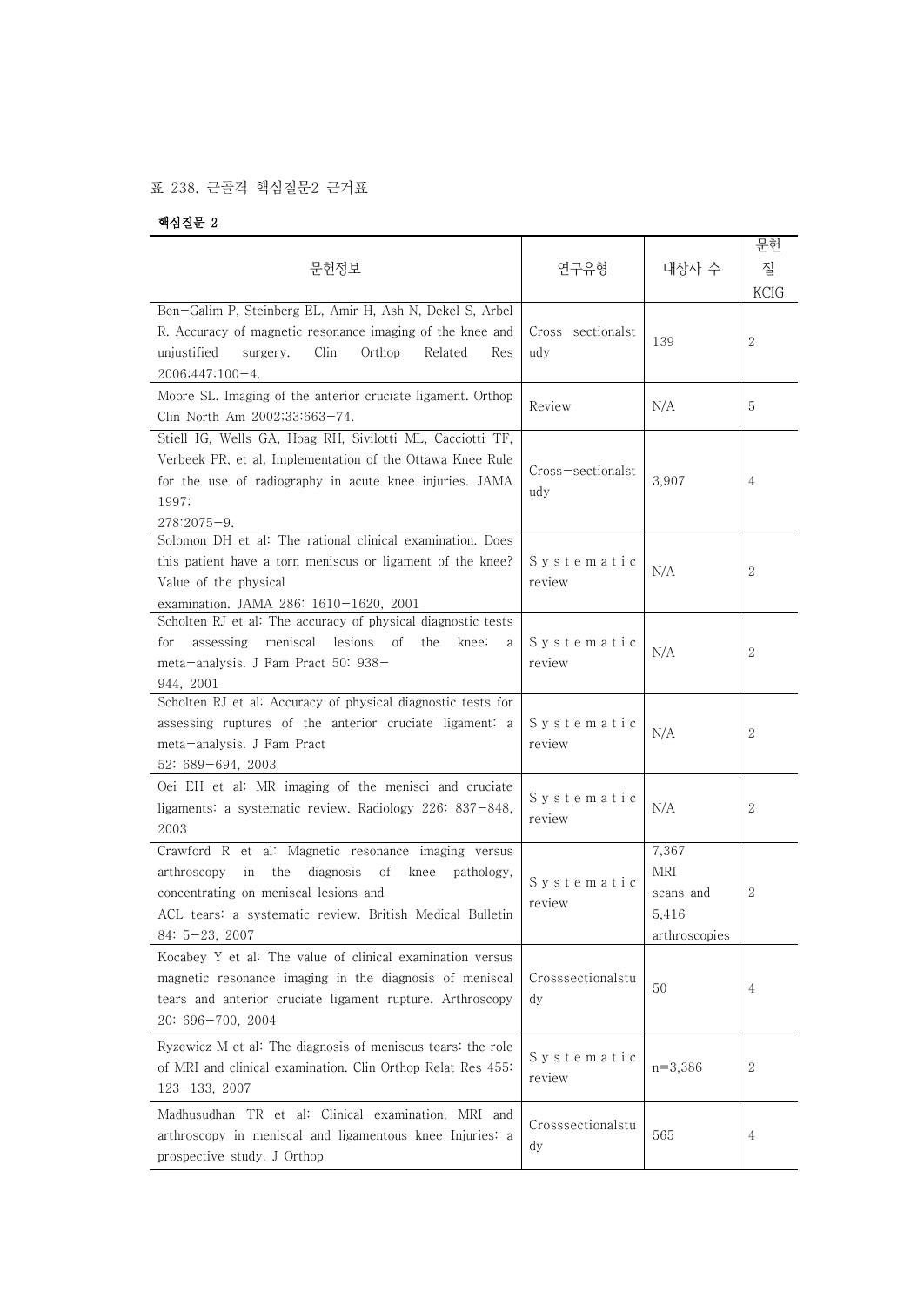| Surg Res 3: 19, 2008                                                                                              |                    |                 |              |
|-------------------------------------------------------------------------------------------------------------------|--------------------|-----------------|--------------|
| Ercin E et al: History, clinical findings, magnetic resonance                                                     |                    |                 |              |
| imaging, and arthroscopic correlation in meniscal lesions.                                                        | Crosssectionalstu  |                 |              |
| Knee Surg Sports                                                                                                  | $\mathrm{d}$ y     | 30              | 4            |
| Traumatol Arthrosc 20: 851-856, 2012                                                                              |                    |                 |              |
| Stiell IG, Greenberg GH, Wells GA, McKnight RD, Cwinn                                                             |                    | 1,047           |              |
| AA, Cacciotti T, McDowell I, Smith NA. Derivation of a                                                            |                    | patients;       |              |
| decision rule for the use of radiography in acute knee                                                            |                    | 127 patients    | $\mathbf{2}$ |
| injuries.                                                                                                         |                    | examined by     |              |
| Ann Emerg Med 1995;26:405-12.                                                                                     |                    | 2 physicians    |              |
|                                                                                                                   |                    | 1,967           |              |
|                                                                                                                   |                    | retrospective   |              |
|                                                                                                                   |                    | r e v i e w ;   |              |
| Stiell IG, Wells GA, McDowell I, et al. Use of radiography                                                        |                    | 1, 0, 4, 0      |              |
|                                                                                                                   |                    |                 | 3            |
| in acute knee injuries: need for clinical decision rules. Acad                                                    | $Observational-Dx$ | prospective     |              |
| Emerg Med. $1995;2(11):966-973$ .                                                                                 |                    | study;120       |              |
|                                                                                                                   |                    | patients        |              |
|                                                                                                                   |                    | examined by     |              |
|                                                                                                                   |                    | 2 physicians    |              |
| Weber JE, Jackson RE, Peacock WF, Swor RA, Carley R,                                                              |                    |                 |              |
| Larkin GL. Clinical decision rules discriminate between                                                           | $Observational-Dx$ | 242 patients    | 3            |
| fractures and nonfractures in acute isolated knee trauma.                                                         |                    |                 |              |
| Ann Emerg Med. 1995;26(4):429-433.                                                                                |                    |                 |              |
| Cheung TC, Tank Y, Breederveld RS, Tuinebreijer WE, de                                                            |                    |                 |              |
| Lange-de Klerk ES, Derksen RJ. Diagnostic accuracy and                                                            | Cross-sectionalst  | injuries<br>90  | 3            |
| reproducibility of the Ottawa Knee Rule vs the Pittsburgh                                                         | udy                |                 |              |
| Decision Rule. Am J Emerg Med. $2013;31(4):641-645$ .                                                             |                    |                 |              |
|                                                                                                                   |                    | Convenience     |              |
|                                                                                                                   |                    | sample          |              |
| Stiell IG, Greenberg GH, Wells GA, et al. Prospective                                                             |                    | of $1,096$ of   |              |
| validation of a decision rule for the use of radiography in<br>acute knee injuries. JAMA. $1996;275(8):611-615$ . | Review/Other-Dx    | $1,251$ adults; | $\mathbf{2}$ |
|                                                                                                                   |                    | 124 patients    |              |
|                                                                                                                   |                    | examined by     |              |
|                                                                                                                   |                    | 2 physicians    |              |
|                                                                                                                   |                    | 138             |              |
| Jenny JY, Boeri C, El Amrani H, et al. Should plain X-rays                                                        |                    | (1st stage);    |              |
| be routinely performed after blunt knee trauma? A                                                                 | Observational-Dx   | 178             | 3            |
| prospective analysis. J Trauma. $2005;58(6):1179-1182$                                                            |                    | (2nd stage)     |              |
|                                                                                                                   |                    | 11 studies (6   |              |
| Bachmann LM, Haberzeth S, Steurer J, ter Riet G. The                                                              |                    | involving       |              |
| accuracy of the Ottawa knee rule to rule out knee                                                                 | Systematic         | 4,249           |              |
| fractures:<br>a systematic<br>review.<br>Ann Intern<br>Med.                                                       | review             | adult patients  | 2            |
|                                                                                                                   |                    | used<br>were    |              |
| $2004;140(2):121-124.$                                                                                            |                    | for analysis);  |              |
|                                                                                                                   |                    | 2 reviewers     |              |
| Seaberg DC, Jackson R. Clinical decision rule for knee                                                            | Observational      | 201             |              |
| radiographs. Am J Emerg Med. 1994;12(5):541-543.                                                                  | study              | retrospective   | 2            |
|                                                                                                                   |                    |                 |              |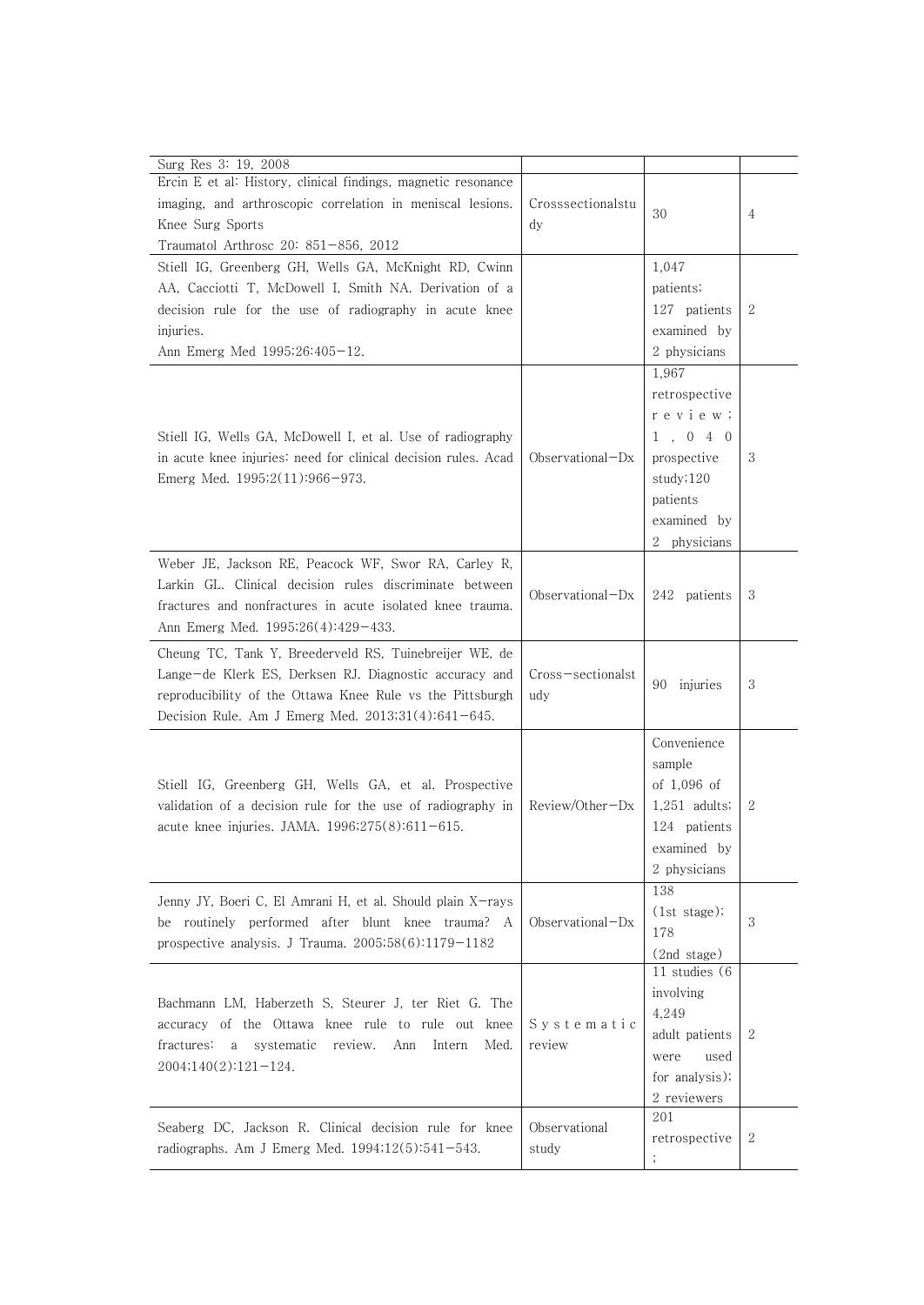|                                                                                                                                                                                                             |                      | 133                                                                          |   |
|-------------------------------------------------------------------------------------------------------------------------------------------------------------------------------------------------------------|----------------------|------------------------------------------------------------------------------|---|
|                                                                                                                                                                                                             |                      | prospective                                                                  |   |
| Jackson JL, O'Malley PG, Kroenke K. Evaluation of acute<br>pain<br>in<br>primary<br>Ann<br>knee<br>care.<br>Intern<br>Med.<br>2003;139(7):575-588.                                                          | Systematic<br>review | 217<br>studies<br>reviewed                                                   | 2 |
| Blum MR, Goldstein LB. Practical Pain Management. Need<br>for More Accurate ER Diagnoses of ACL Injuries. Available<br>t.<br>a<br>http://www.practicalpainmanagement.com/pain/acute/sports-                 | $Review/Other-Dx$    | N/A                                                                          | 5 |
| overuse/need-more-accurateer-diagnoses-acl-injuries.                                                                                                                                                        |                      |                                                                              |   |
| Accessed December 17, 2013.<br>Griffin JW, Miller MD. MRI of the knee with arthroscopic<br>correlation. Clin Sports Med. 2013;32(3):507-523.                                                                | Review               | N/A                                                                          | 5 |
| Van Dyck P, Vanhoenacker FM, Lambrecht V, et al.<br>Prospective comparison of 1.5 and 3.0-T MRI for<br>evaluating the knee menisci and ACL. J Bone Joint Surg<br>Am. 2013;95(10):916-924.                   | $Observational-Dx$   | 200 patients                                                                 | 2 |
| Oei EH, Nikken JJ, Ginai AZ, et al. Costs and effectiveness<br>of a brief MRI examination of patients with acute knee<br>injury. Eur Radiol. $2009;19(2):409-418$ .                                         | $Review/Other-Dx$    | Model<br>used<br>was based on<br>randomized<br>trial<br>with<br>208 patients | 3 |
| Mustonen AO, Koskinen SK, Kiuru MJ. Acute knee trauma:<br>analysis of multidetector computed tomography findings and<br>comparison with conventional radiography. Acta Radiol.<br>2005;46(8):866-874.       | Observational $-Dx$  | 415<br>images<br>from<br>409 patients                                        | 3 |
| Ryan PJ, Reddy K, Fleetcroft J. A prospective comparison<br>of clinical examination, MRI, bone SPECT, and arthroscopy<br>detect<br>meniscal<br>Clin<br>Nucl<br>Med.<br>tears.<br>to<br>1998;23(12):803-806. | Observational $-Dx$  | 100 patients                                                                 | 2 |
| Hayes CW, Coggins CA. Sports-related injuries of the<br>knee: an approach to MRI interpretation. Clin Sports Med.<br>$2006;25(4):659-679.$                                                                  | $Review/Other-Dx$    | N/A                                                                          | 5 |
| 43. Sanders TG, Miller MD. A systematic approach to<br>resonance imaging interpretation of<br>magnetic<br>sports<br>medicine injuries of the knee. Am J Sports Med.<br>$2005;33(1):131-148.$                | Review/Other-Dx      | N/A                                                                          | 5 |
| De Smet AA, Tuite MJ. Use of the "two-slice-touch" rule<br>for the MRI diagnosis of meniscal tears. AJR Am J<br>Roentgenol. $2006;187(4):911-914$ .                                                         | $Observational-Dx$   | 174 patients                                                                 | 3 |
| Magee T, Williams D. 3.0-T MRI of meniscal tears. AJR<br>Am J Roentgenol. 2006;187(2):371-375.                                                                                                              | Observational-Dx     | 100 patients;<br>2 reviewers                                                 | 3 |
| Oei EH, Nikken JJ, Verstijnen AC, Ginai AZ, Myriam<br>Hunink MG. MR imaging of the menisci and cruciate<br>ligaments:<br>review.<br>Radiology.<br>systematic<br>a<br>2003;226(3):837-848.                   | Systematic<br>review | 29 articles                                                                  | 2 |